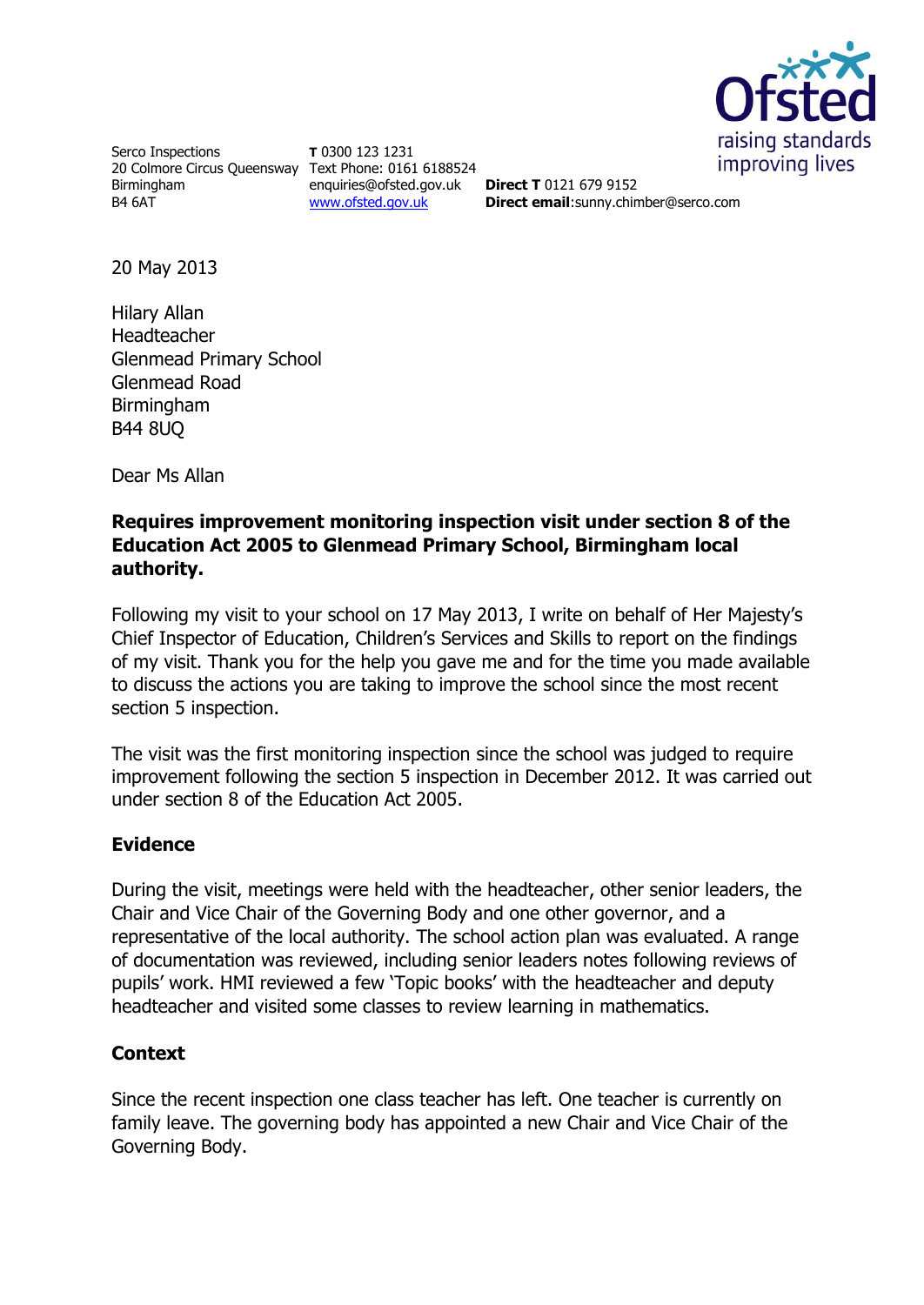

## **Main findings**

The school's new action plan is appropriately focused on tackling the issues identified in the recent inspection. The plan does not state who will monitor and evaluate that the actions in the plan are making a difference to pupils' learning. Neither does the plan contain any short-term aims. This makes it difficult for governors to measure the success of senior leaders' actions.

Senior leaders regularly check pupils' work. However, they do not always specify the actions teachers need to take to help pupils make better progress in all subjects. For example, in history pupils of all abilities are sometimes asked to complete the same work. Consequently, pupils do not make as much progress as they should.

Teachers are ensuring pupils regularly write at length in a range of subjects and use punctuation and grammar correctly. This is helping to raise standards in writing. Teachers are giving pupils more opportunities to solve mathematical problems. However, these problems do not always build on what pupils already know. Therefore, mathematical activities are either too easy or too difficult.

Governors have responded enthusiastically towards recent local authority training. They are beginning to ask challenging questions about the progress of different groups of pupils and about the quality of teaching. Governors are starting to visit the school more regularly so that they can check for themselves if senior leaders are helping pupils to make faster progress.

Senior leaders and governors have begun to take effective action to tackle the areas requiring improvement identified at the recent section 5 inspection. Following the visit to the school, HMI recommend that the school should work with the local authority and the local leader in education to:

- make sure the school action plan states who will monitor and evaluate, and that it contains short-term aims so that governors can check if senior leaders actions are helping pupils to make faster progress
- ensure senior leaders identify the actions teachers need to take to help pupils make the progress of which they are capable
- make sure all teachers plan mathematical activities which build on what pupils of different abilities already know and can do.

Ofsted will continue to monitor the school until its next section 5 inspection.